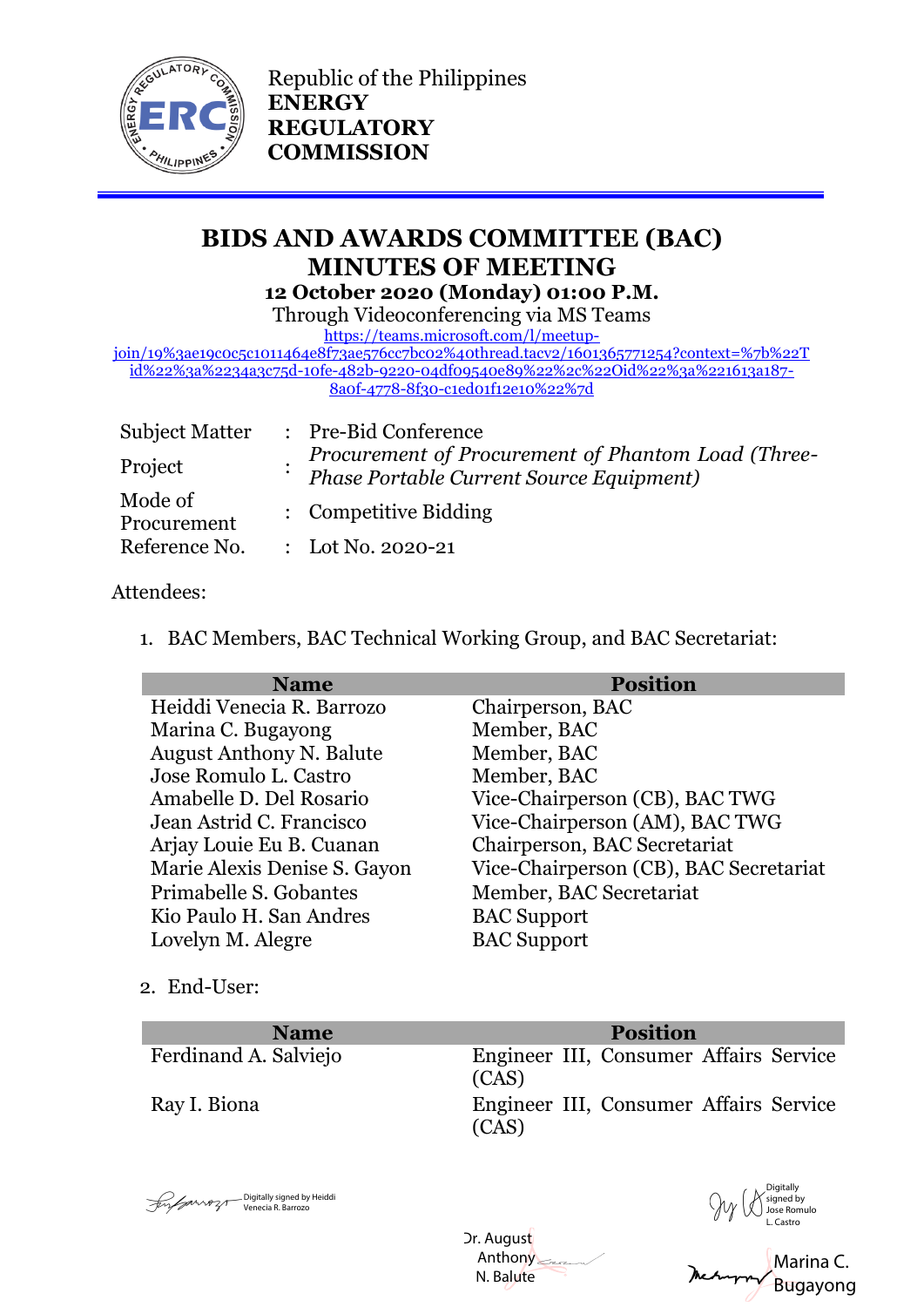3. Prospective Bidders:

| Company                | <b>Name</b>              |
|------------------------|--------------------------|
| AGP Trading Inc.       | <b>Mark Amarte</b>       |
| AGP Trading Inc.       | Michael Constantino      |
| AGP Trading Inc.       | <b>Charles Ratcliffe</b> |
| PPI Pazifik Power Inc. | Edmar L. Ruma            |
|                        |                          |

### **I. Call to Order**

The Pre-Bid Conference for the *Procurement of Procurement of Phantom Load (Three-Phase Portable Current Source Equipment)* with an Approved Budget for the Contract (ABC) of Ten Million Pesos (PhP10,000,000.00), was called to order at twenty two minutes past one o'clock in the afternoon (01:22 P.M.) through videoconferencing via MS Teams, with BAC Chairperson Heiddi Venecia R. Barrozo as the presiding officer.

#### **II. Determination of Quorum**

The BAC Secretariat Chairperson, Atty. Arjay Louie Eu B. Cuanan, confirmed the presence of a quorum with the attendance of BAC Chairperson Barrozo and BAC Members, Dr. August Anthony N. Balute, Atty. Jose Romulo L. Castro and Atty. Marina C. Bugayong.

After having established the required quorum, the BAC Secretariat Chairperson likewise acknowledged the presence of the BAC Technical Working Group, BAC Secretariat, BAC Support, as well as the representative from the end-user and the prospective bidders. Invitations to observe the Pre-Bid Conference were sent to Bishops-Businessmen's Conference for Human Development (BBC), Commission on Audit (COA), Philippine Chamber of Commerce and Industry (PCCI), Philippine Institute of Certified Public Accountants (PICPA), and Transparency Accountability Network (TAN). However, none of the invited observers attended the pre-bid conference despite such notice.

### **III. Proceedings**

BAC Chairperson Barrozo asked BAC Secretariat Chairperson to show on the screen the Technical Specifications of the project.

**Minutes of the Meeting: Pre-Bid Conference for the Procurement of** *Phantom Load (Three-Phase Portable Current Source Equipment) <sup>2</sup>*

Heiddi Venecia R. Barrozo

Marina C. Digitally signed by  $\overline{\phantom{a}}$ <br>
Marina C.

 Anthony N. Balute

 $\textsf{Dr.}$  August  $\bigvee_{\textsf{D.} } \bigvee_{\textsf{D.} } \bigvee_{\textsf{D.} } \bigvee_{\textsf{L.} } \bigvee_{\textsf{C.} } \bigvee_{\textsf{D.} }$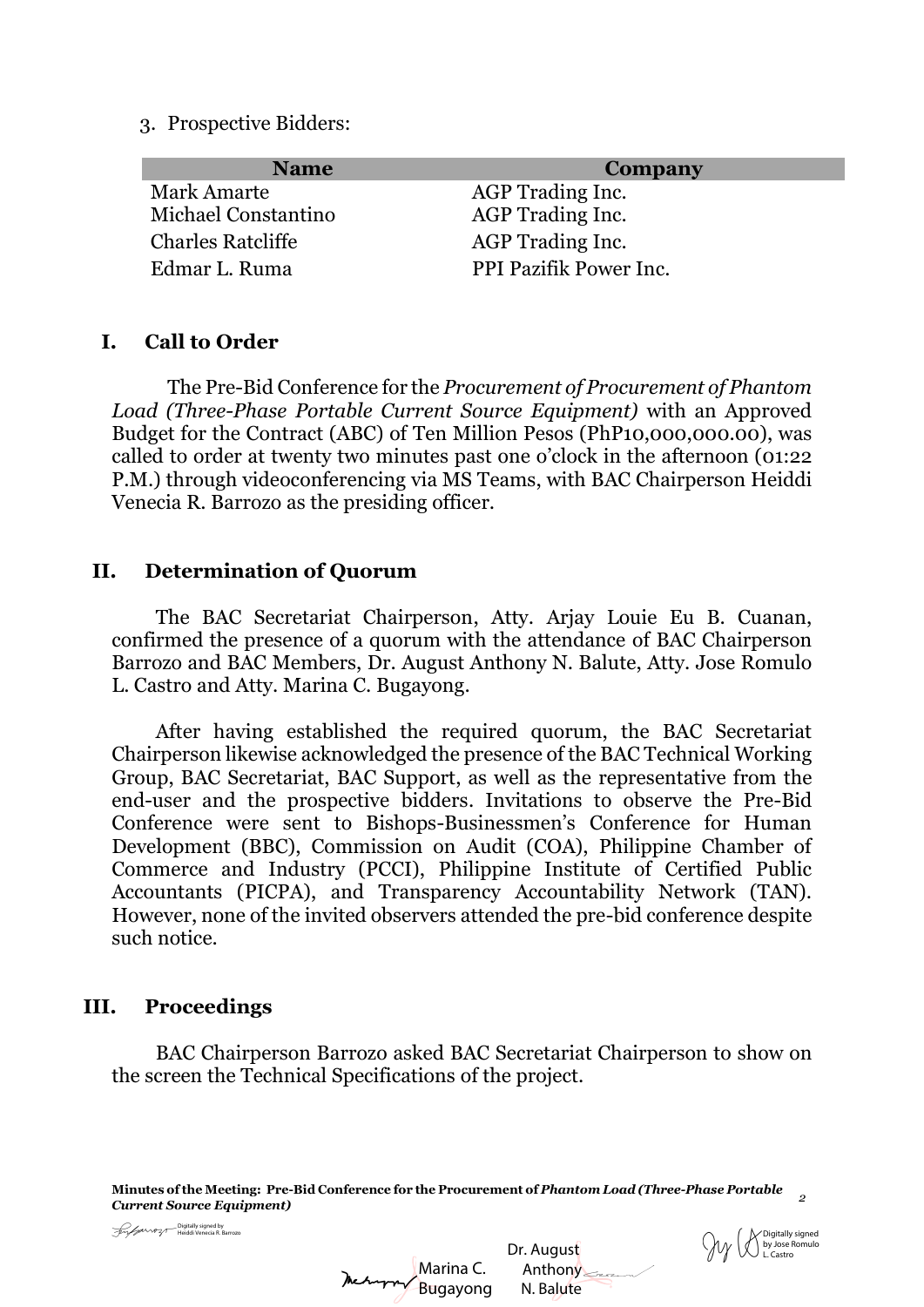## **IV. Question and Answers**

- 1. Mr. Ferdinand A. Salviejo from the CAS clarified that the equipment need not be portable as described in the technical specifications. He explained that the equipment to be procured is large and is meant to be stationary.
- 2. Mr. Edmar L. Ruma from PPI Pazifik Power Inc. asked for an extension of the delivery period of the project from Sixty (60) days from the receipt of the Notice of Proceed (NTP), as contained in the Technical Specifications, to One Hundred Fifty (150) days since they still need to inquire its availability from their suppliers. He stated that the standard manufacturing of the said equipment usually takes three (3) to four (4) months including the shipping period.
	- Mr. Ferdinand A. Salviejo answered that the requested extension of 150 days is too long and asked the prospective bidders if they can deliver earlier than that. Nevertheless, he clarified that the delivery period of Sixty (60) calendar days indicated in the Technical Specification is a template and he already anticipated that the prospective bidders would ask for an extension.
	- Mr. Charles Ratcliffe from AGP Trading Inc. shared the same concern and likewise requested for an extension on the delivery period for at least Ninety (90) to One hundred twenty (120) days, or whatever is the allowable maximum extension by the procuring entity since the equipment usually takes three (3) to four (4) months to manufacture, including the shipping period.
	- After further discussion, Mr. Salviejo confirmed from the prospective bidders if they can deliver within One Hundred Thirtyfive (135) days since the equipment will have to be delivered to the Visayas Area Operations Division (VAOD) and Mindanao Area Operations Division (MAOD).
- 3. The BAC Chairperson asked the prospective bidders if a period of One hundred twenty (120) days is already sufficient to deliver the equipment or will they prefer a longer period.
	- Mr. Charles Ratcliffe answered that it would be preferable if they will be given One hundred thirty-five (135) days for the delivery period.

Marina C.

Dr. August Anthony N. Balute

**Digitally**  $\cancel{\mathsf{N}}$  signed by Jose Romulo L. Castro

Mr. Edmar L. Ruma concurred with Mr. Ratcliffe.

**Minutes of the Meeting: Pre-Bid Conference for the Procurement of** *Phantom Load (Three-Phase Portable Current Source Equipment) <sup>3</sup>*

Digitally signed by<br>
Heiddi Venecia R.<br> **ALAAAAAA**<br> **Digitally Bugayong** Digitally signed by<br>Heiddi Venecia R. Barrozo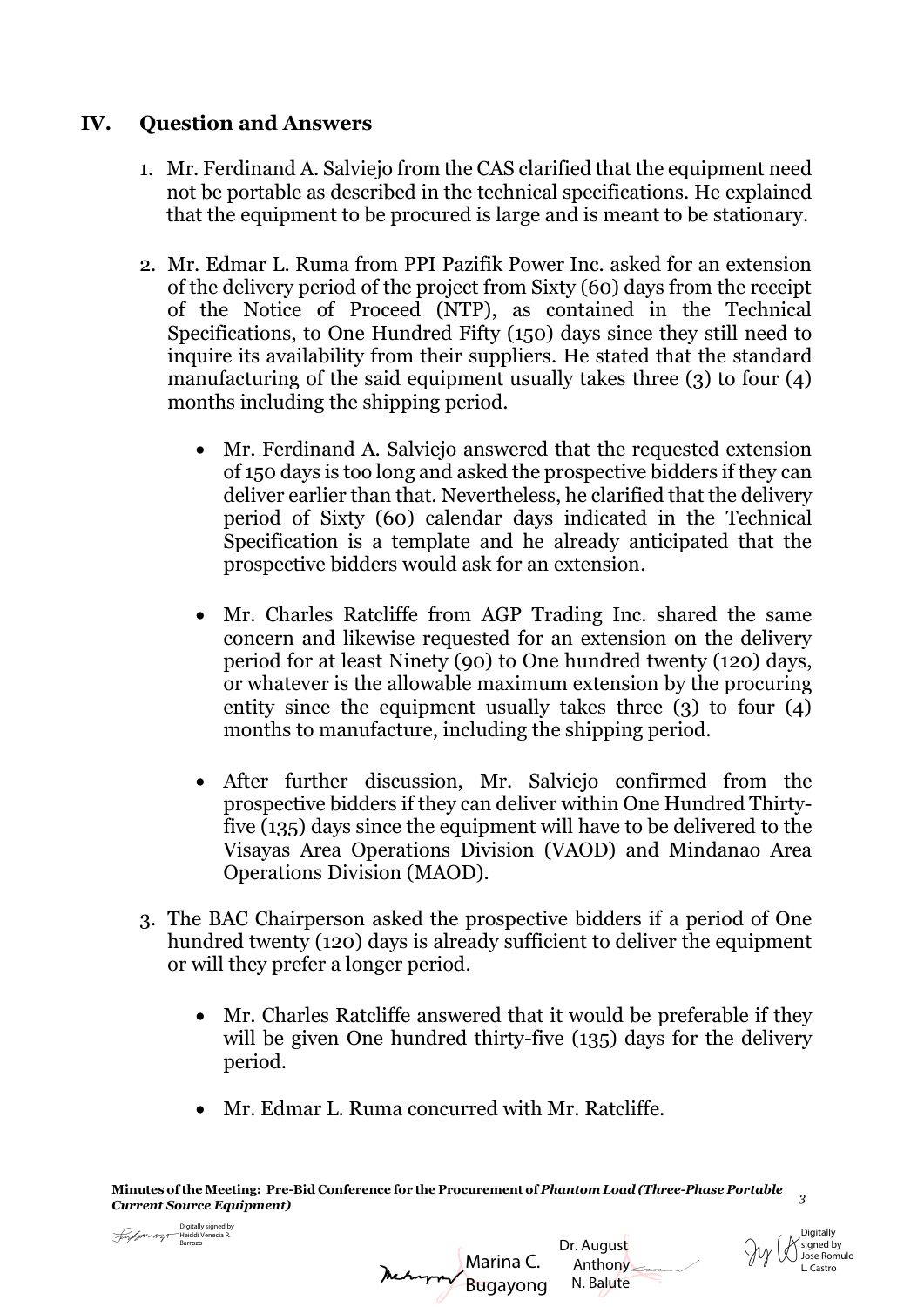- The BAC resolved that it will issue the necessary Bid Bulletin to address the request.
- 4. Mr. Ratcliffe asked as to the deadline for submission of written questions or clarifications regarding the procurement.
	- The BAC Secretariat Vice-Chairperson (CB) Atty. Marie Alexis Denise S. Gayon answered that the deadline of submission and receipt of bids is at 26 October 2020 at twelve o'clock noon (12:00 P.M.) and the deadline of submission of written questions or clarifications is on 16 October 2020 which is ten (10) days before the opening and deadline of submission of bids.
- 5. Mr. Ruma asked whether the hands-on training as contained in Section C(3) of the Technical Specification, particularly the Responsibilities of the Winning Bidder, will be conducted before or after the delivery of the equipment. He also asked if there are quarantine restrictions in the VAOD and MAOD offices. He further asked if a checklist of the eligibility requirements will be provided or will they rely on what is contained in pages twenty (20) to twenty-two (22) of the bidding documents. Lastly, he asked if the opening of bids will be conducted physically or online.
	- The BAC Chairperson confirmed that the hands-on-training will be conducted after the delivery of the equipment.
	- Mr. Salviejo answered that he has no idea on the current COVID-19 restrictions imposed in Cebu and Davao where the ERC VAOD and MAOD offices are situated.
	- The BAC Chairperson asked the prospective bidders to take into consideration that the personnel that will be deployed in the said offices might undergo quarantine procedures.
	- The BAC Secretariat Vice-Chairperson (CB) confirmed that there is a checklist provided in relation to the procurement.
	- The BAC Chairperson manifested that the checklist is available in the PhilGEPS and ERC websites together with the bidding documents and asked the BAC Secretariat to direct the prospective bidders to the specific page where the checklist may be found.
	- Mr. Ruma manifested that they already purchased the bidding documents and there was no checklist attached. He requested if he may be given a soft copy of the same.

N. Balute

Digitally signed by Jose Romulo

Dr. August  $\gamma$  UV U Jose Ror L. Castro Dr. Anthony

**Minutes of the Meeting: Pre-Bid Conference for the Procurement of** *Phantom Load (Three-Phase Portable Current Source Equipment) <sup>4</sup>*

Digitally signed by Heiddi<br>Venecia R. Barrozo

Marina C. Digitally signed by Heiddi<br>Venecia R. Barrozo<br>Recommend Digital Development Bugayong